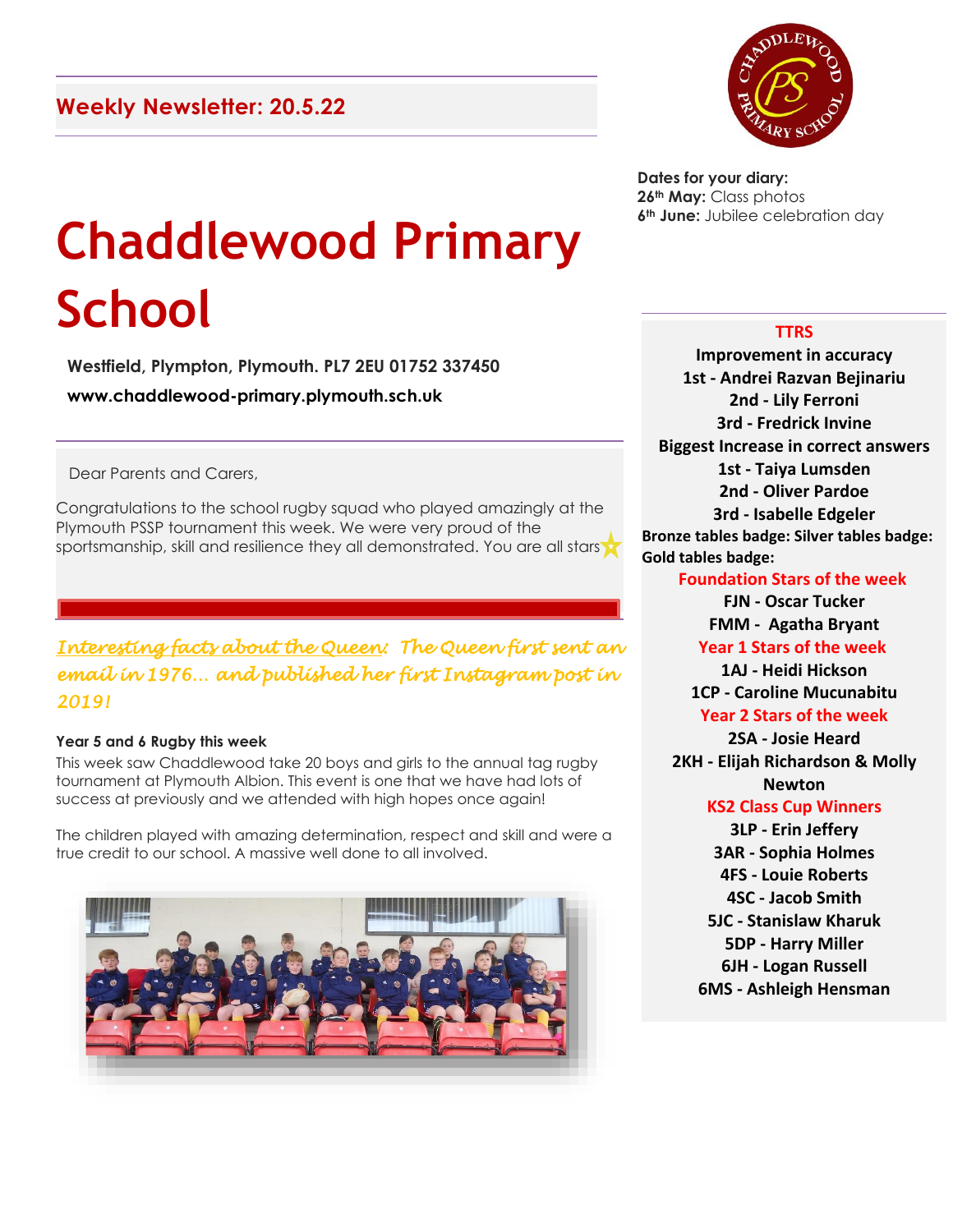

**Important dates for your diary:**

**th May: Class photos th June: Jubilee celebration Day th June: Year 4 swimming starts for 3 weeks th and 17th June: The Friends Magnificent Men shop th June: Prize mufti in readiness for the Summer Fair 'Chadfest'. 1st July: Rainbow mufti and reports are sent home. th July: STEM week th July: Report Parents Evening th July: Year 6 Camp Out th July: Meet the teacher evening for new classes. th July: Year 6 Prom th July: Chadfest- our Summer Fair th July: Sports Day th July: Reserve Sports day date nd July: Last day of term**

## **Message from Friends**

Help Required - our current treasurer is resigning from the post due to work commitments. We are looking for someone to take on this new role from September.

Please get in contact with [friends@chaddlewoodschool.org.uk](mailto:friends@chaddlewoodschool.org.uk) if you would be interested in more information. A huge thank you to Angie Ee Hsien Walmsley who has been the treasurer for some time and has done a great job and we wish her well with her new role.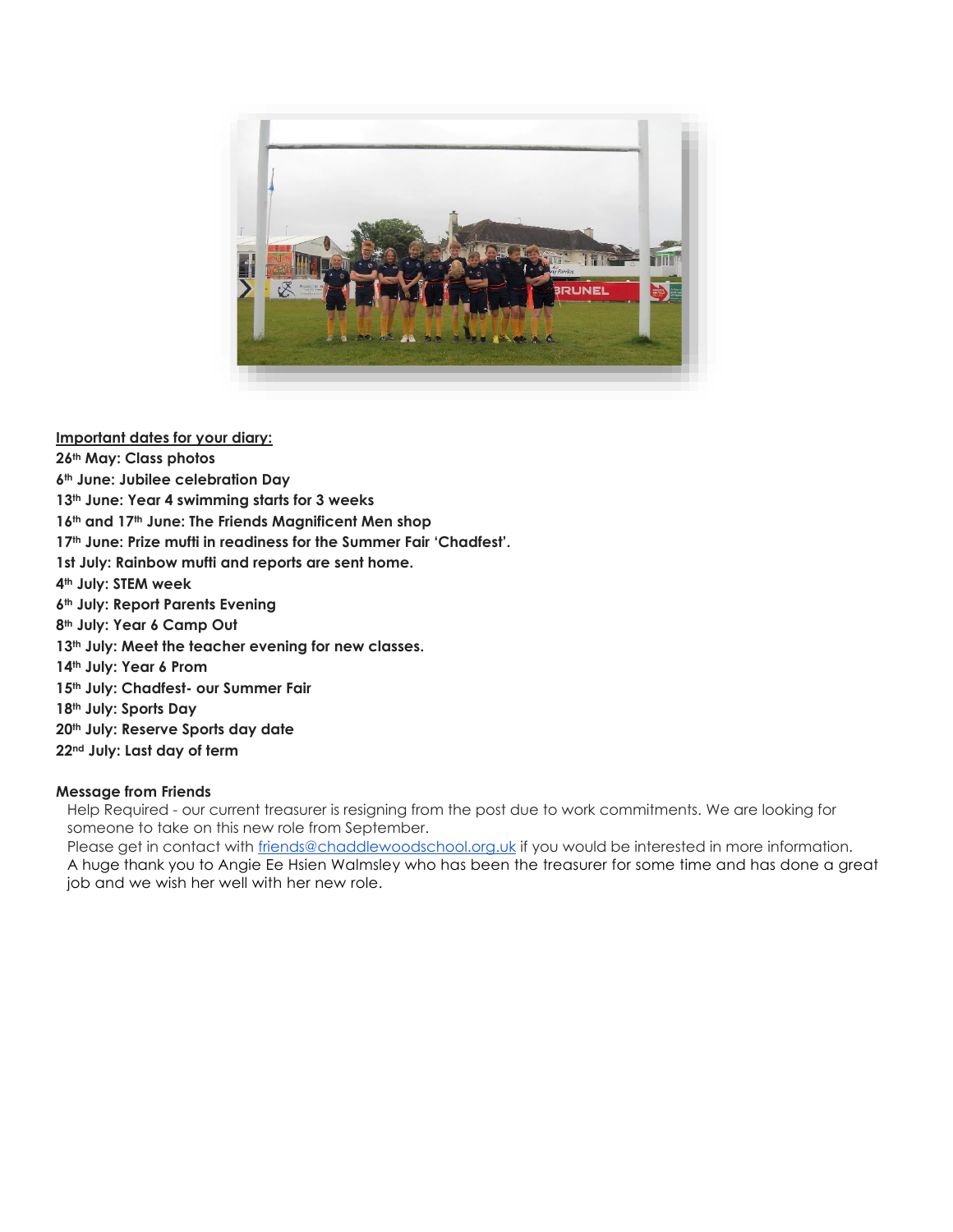## **Year 3**

Year 3 had a wonderful morning, this week, with Clive Pig learning about life in Celtic Britain.



#### **Well Done Toby and Isabelle**

This week Toby had his rugby presentation at OPM RFC and got a certificate and medal for a fantastic season in which their team was unbeaten.

And Isabelle following getting 1st place for her floor routine at her first gymnastics competition, she then competed at the Torbay Speech and Drama Festival reciting a poem from memory, her first ever time doing something like this and she narrowly missed out on 1st place and scored a massive 85 marks out of 100.

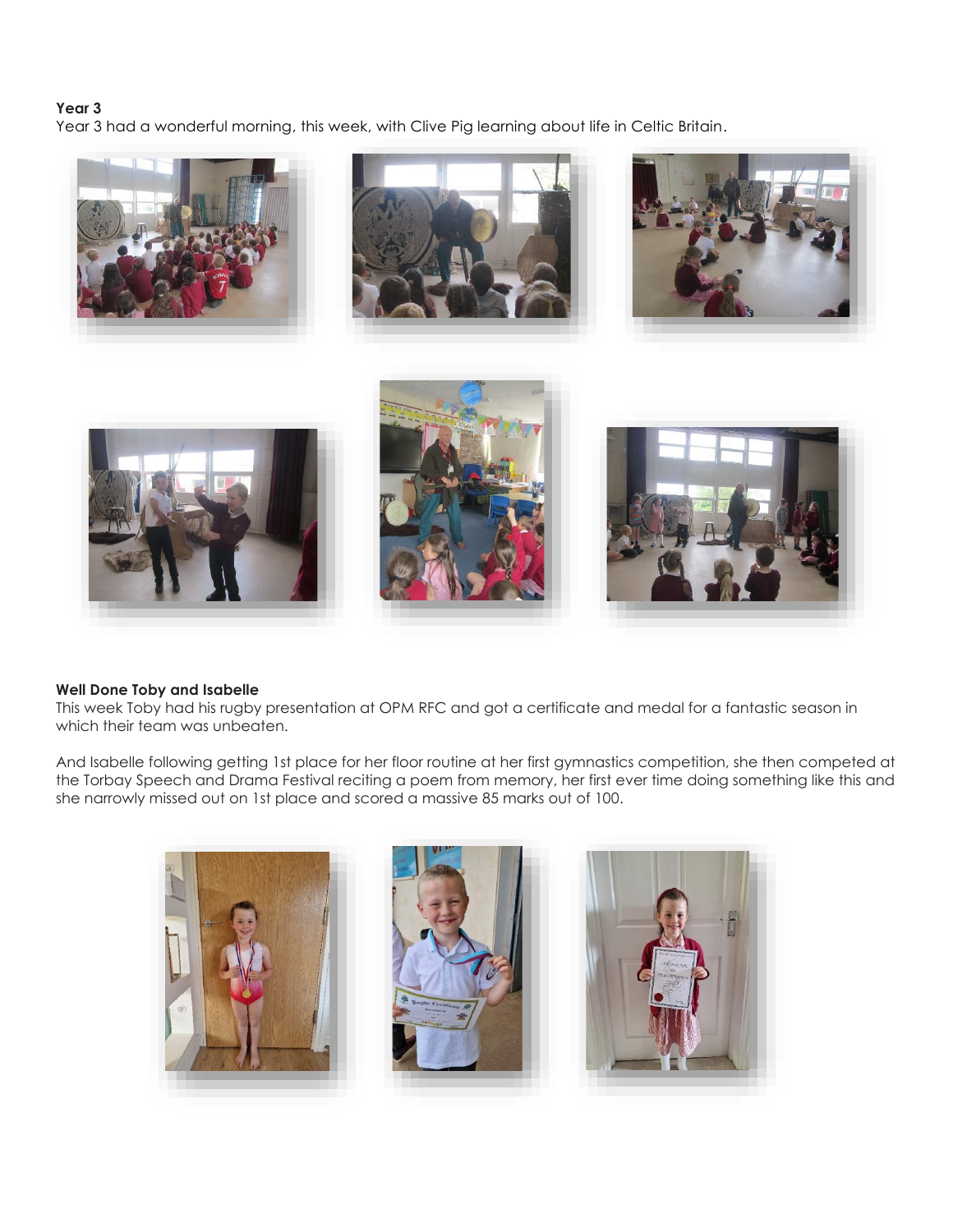#### **Congratulations to Frankie Bailey, Harrison Corber and Logan Watch and all of their Elburton Villa U7's teammates.**

They've worked hard all season and trained twice a week and finished this season top of their league and to top it all off, last weekend they won their cup final! The very next morning, they all played for Plymouth Argyle Academy and were lucky enough to play on Home Park, the Plymouth Argyle first team pitch.



#### **Eolas May Half-term**



#### **Jubilee Celebrations**

We are just putting the final touches to our plans to celebrate the Queen's Platinum Jubilee. We have chosen the **6th June** as our celebration day; so far, we have planned for:

**Red, white and blue mufti**

**A jubilee picnic lunch**

#### **Ice-creams with Parents/Carers/Grandparents in the afternoon of the 6th May**

**Crown making and stamp designing activities with prizes** 

We do need your help!! We are planning on making lots of 1950's style bunting to decorate the school using wallpaper!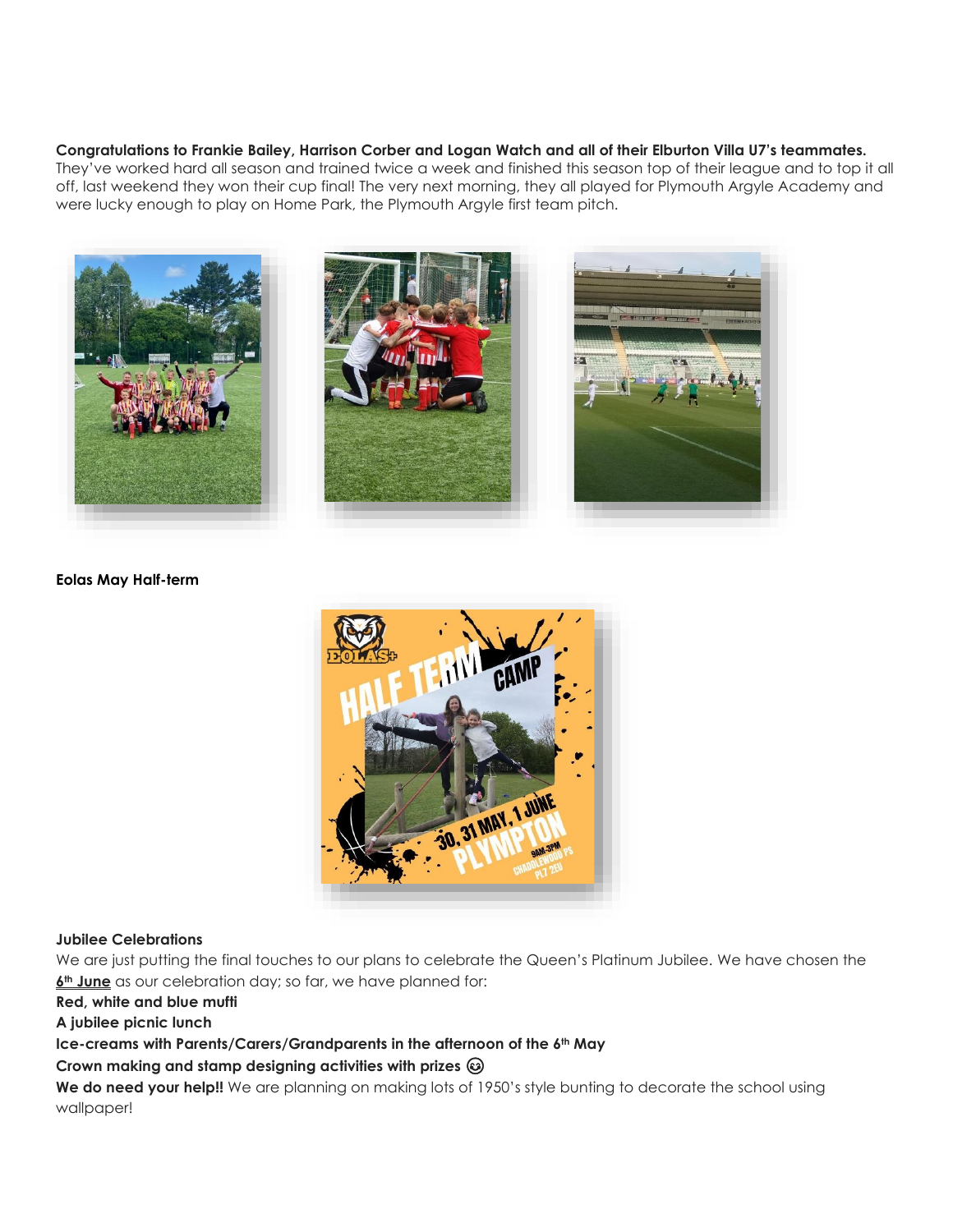Do you have any leftover floral or brightly coloured wallpaper that you no longer need that you could donate to us? If you have some, please can you send it into school with your child. All donations gratefully received as we are keen for the school to look buntiful (sorry!)

## **Updated list of Covid symptom in children**

Children and young people aged 18 and under can get coronavirus (COVID-19), but it's usually a mild illness and most get better in a few days.

Symptoms of COVID-19 can include:

- a high temperature or shivering (chills) a high temperature means you feel hot to touch on your chest or back (you do not need to measure your temperature)
- a new, continuous cough this means coughing a lot for more than an hour, or 3 or more coughing episodes in 24 hours
- a loss or change to your sense of smell or taste
- shortness of breath
- feeling tired or exhausted
- an aching body
- a headache
- a sore throat
- a blocked or runny nose
- loss of appetite
- diarrhea
- feeling sick or being sick

The symptoms are very similar to symptoms of other illnesses, such as colds and flu.

#### **Please let us know if your child is going to be absent from school.**

It is very important that we are made aware, as soon as possible, if your child is going to be absent form school. You can call the school on 337450 at any hour and leave a message on the answerphone if they are going to be absent. Thank you.

#### **Items for the newsletter**

If you would like to share with us your child's achievements out of school, we would be very happy to share them through the newsletter as we are always delighted seeing what the children are up to.  $\circledast$ 

#### **Wooden Gate Locked**

Please note the wooden gate by the kitchen is presently locked and will be until further notice while we have remedial work on the wall leading from it completed.

#### **MTAs needed**

We are looking for new MTAs to support us at lunchtimes for 1 1/4 hours per day. We have a variety of days available so if you are interested, please let us know or complete an application form, which is in the vacancies section on the website, with more details.

#### **If children are unwell and unable to attend school**

Please call Reception or email [admin@chaddlewoodschool.org.uk](mailto:admin@chaddlewoodschool.org.uk) I your child is unwell and not able to attend school that day.

#### **Learning Support email**

Just a reminder that we have a designated email address should you need support with any aspect of your child's learning - be that maths homework techniques, SPAG work or internet safety (or any other aspect of your child's learning). We are always very happy to support and answer any questions. [supportlearning@chaddlewoodschool.org.uk](mailto:supportlearning@chaddlewoodschool.org.uk)

#### **Covid testing**